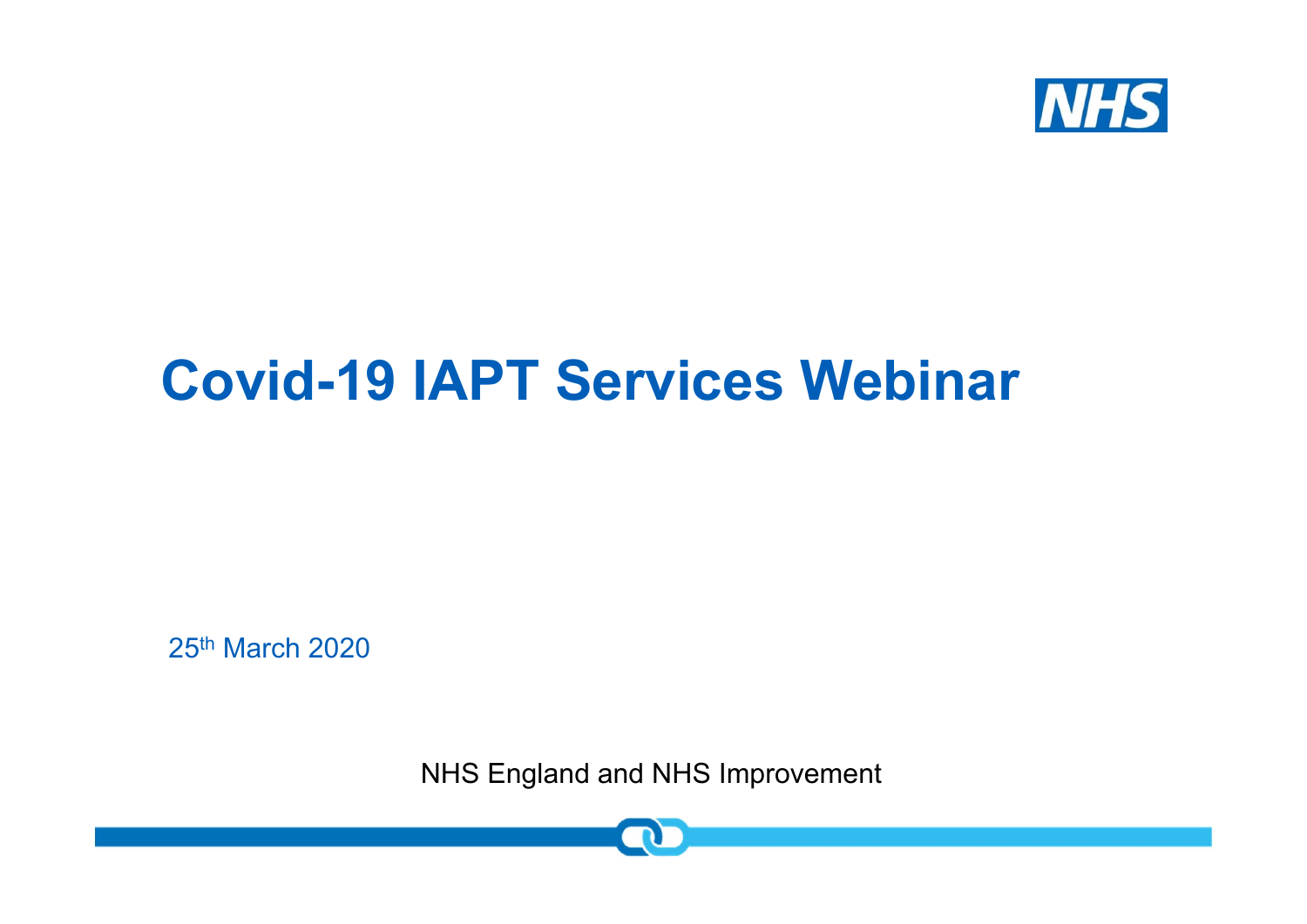

### Welcome

- -Upon arrival to the webinar, please MUTE on connection.
- -Please remain muted throughout the presentation.
- - Please use the CHAT function throughout the webinar to ask us questions and provide comments/ input, and we will try to respond to them all.
- - Additionally, we will collate them and get answers back to you as soon as we can.
- - This webinar will be recorded and we will share the recording, with the slides, after the webinar.

Any queries you have after the webinar, please contact the IAPT team: england.mentalhealth@nhs.net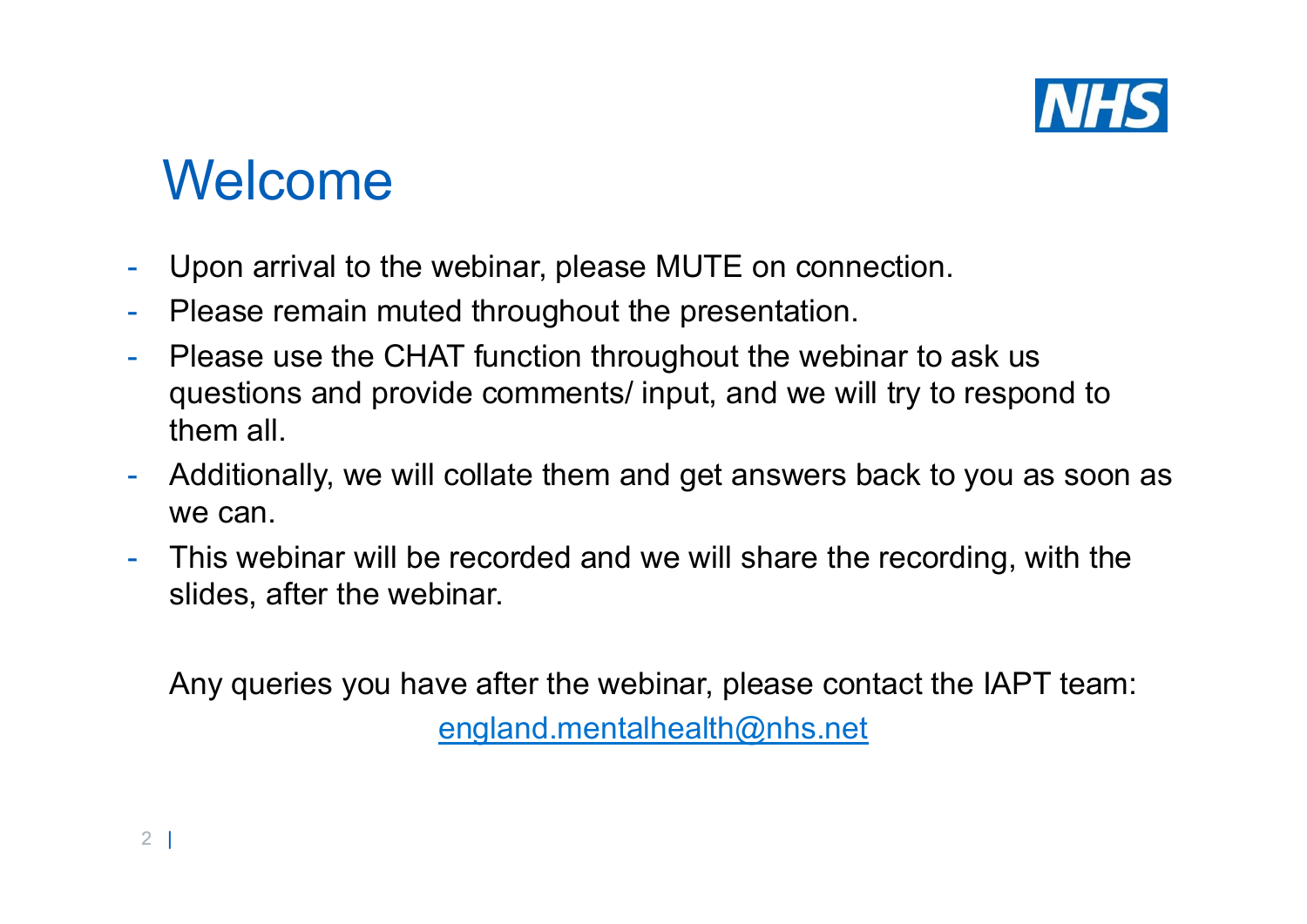



- Key messages re IAPT service delivery
- Digital solutions to delivering care
- Clinical considerations
- Practical advice for patients
- Education and provision of IAPT training
- National support and guidance resources
- 'Live' Q&A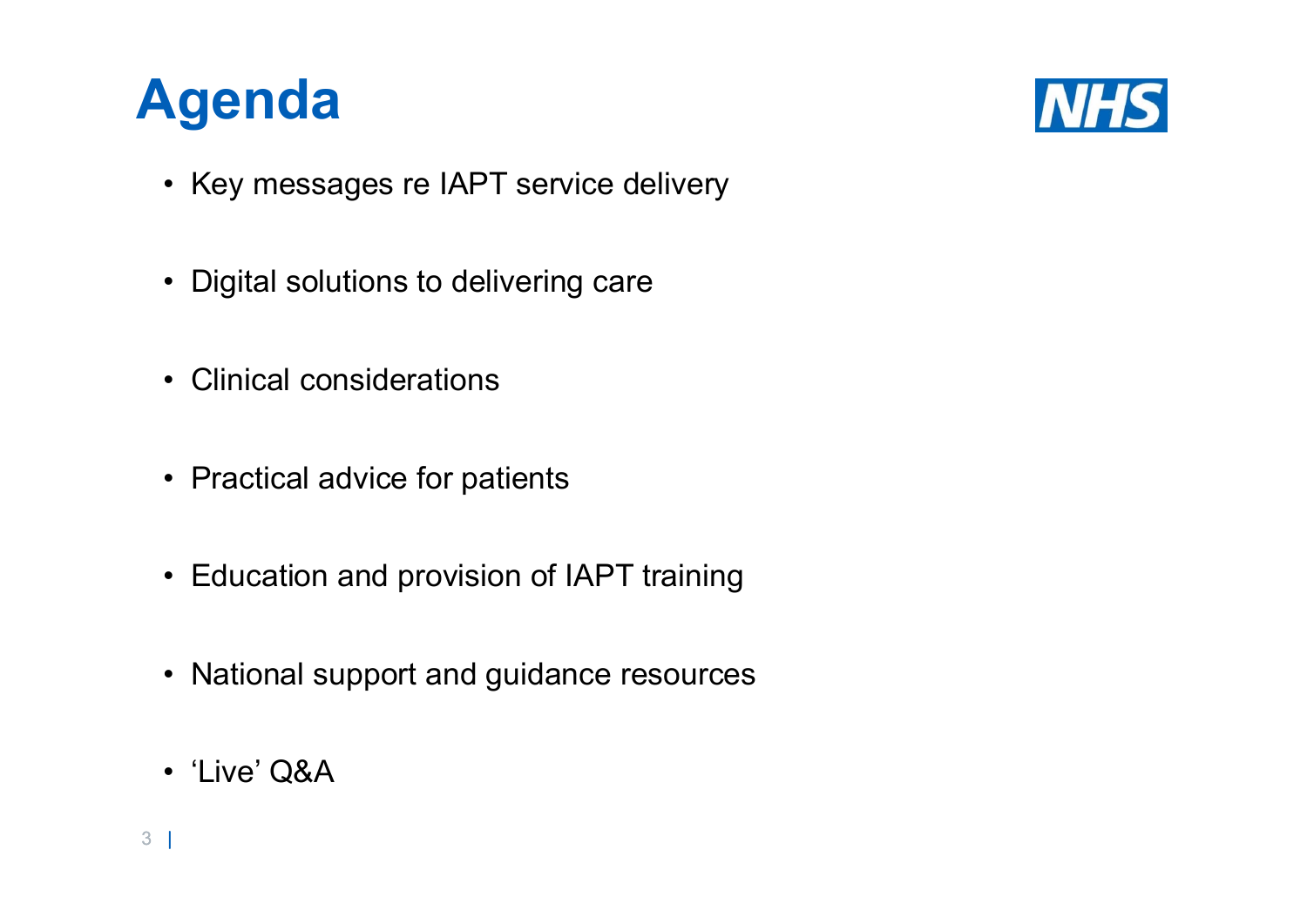# **Key messages re service delivery**

- The Coronavirus situation is likely to markedly increase current levels of anxiety and depression. Even when transmission rates decrease there are likely to be many new cases of health anxiety, PTSD, and depression.
- IAPT is England's main treatment service for such problems and is very successful. PHE's Every Mind Matters website signposts to IAPT
- Now is NOT the time to consider standing down IAPT. On the contrary, we need it more than ever and have to grow the workforce to deal with the wave of new cases that we are likely to get as the year progresses.
- BUT services need to adapt their delivery to the fit with the physical social distancing that is **essential to control the spread of the virus**.
- **Services should switch, immediately, to online/telephone/digital modes of service delivery, offering a choice to people.**
- Develop contingency plans that work in your local context. **Please share any learning with the IAPT national team and local networks, so we all learn from each other.**
- 4 | • What follows is intended as guidance, rather than prescriptive instruction.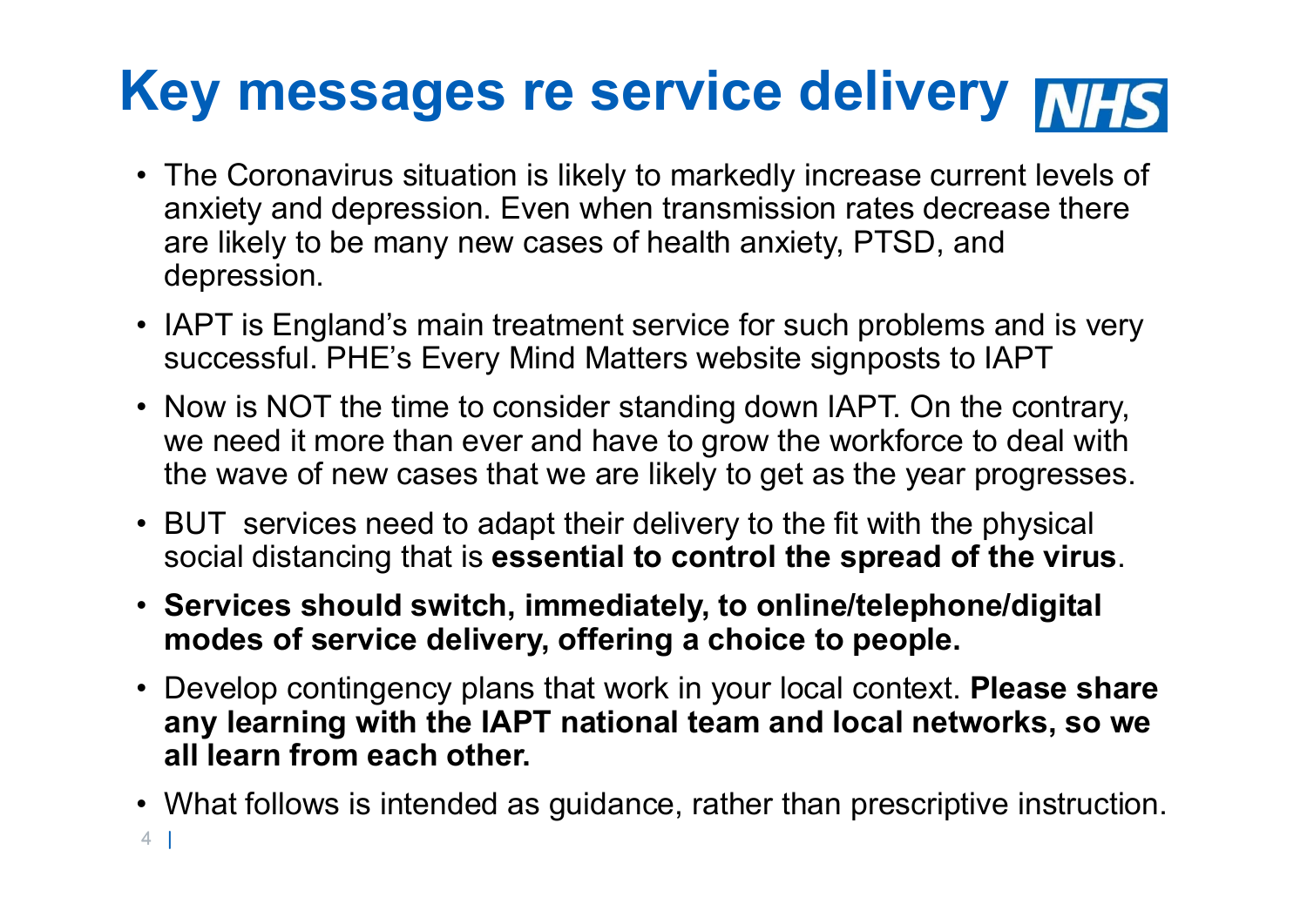## **Key message re performance**



- In light of the current situation with Covid-19, national assurance activity for IAPT standards is being suspended for Q1 initially.
- We will continue to monitor access and outcomes via the IAPT dataset and we would hope that all services continue to offer the very best service they can in these difficult times.
- We would expect that some level of performance monitoring still takes places locally, but this will be determined by the needs and priorities within each local system.
- This is an unprecedented situation and we expect there to be an inevitable impact on the IAPT standards, both now and into the future.
- Our immediate priority is to ensure patient safety and continuity of care by focusing on ensuring your staff are supported to work from home making sure services continue to be delivered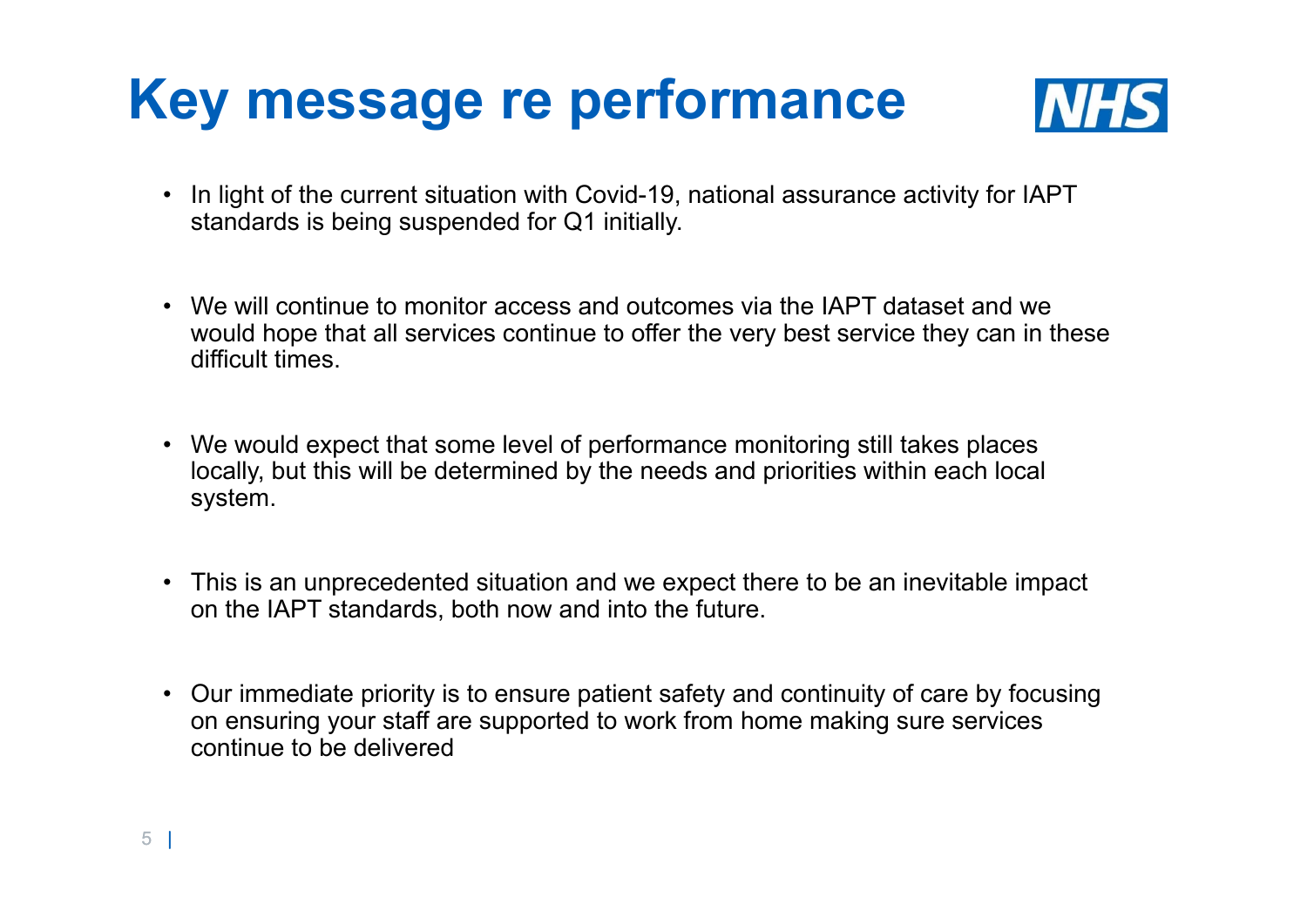## **Digital solutions to delivering care**



- All providers are encouraged to consider how delivering care digitally might help maintain continuity of care and make best use of resources.
- In coming days we will be providing guidance on delivering IAPT services by non-face to face methods.
- Services should work with leaders locally to consider rapidly increasing the availability of alternative channels for appointments, digital therapies and platforms to support care, digital supervision and digital team meetings.
- NHSX has published updated <u>quidance </u>on their website on information governance relating to the use of messaging and video consultation platforms:
	- Mobile messaging (including WhatsApp and Telegram) can be used to communicate with colleagues and patients/service users as needed, where there is no practical alternative and the benefits outweigh the risk.
	- Video conferencing is encouraged. Tools such as Skype, WhatsApp and Facetime, may be used if necessary and appropriate and there is no existing alternative.
	- Staff who are homeworking and using their own equipment should check that their internet access is secure and security features are in use. Information should be safely transferred to the appropriate health and care record as soon as it is practical to do so.
	- The information Commissioner's office has also published a  $\frac{\text{statement}}{\text{a} \text{a}}$  and  $\frac{\text{Q} \& \text{As}}{\text{a}}$  to complement a joint statement from the Health regulators. Further questions can be directed to the NHSX IG Policy team.
- Services are also encouraged to consider the skills and training their staff will need to deliver care using digital tools and platforms.

6 |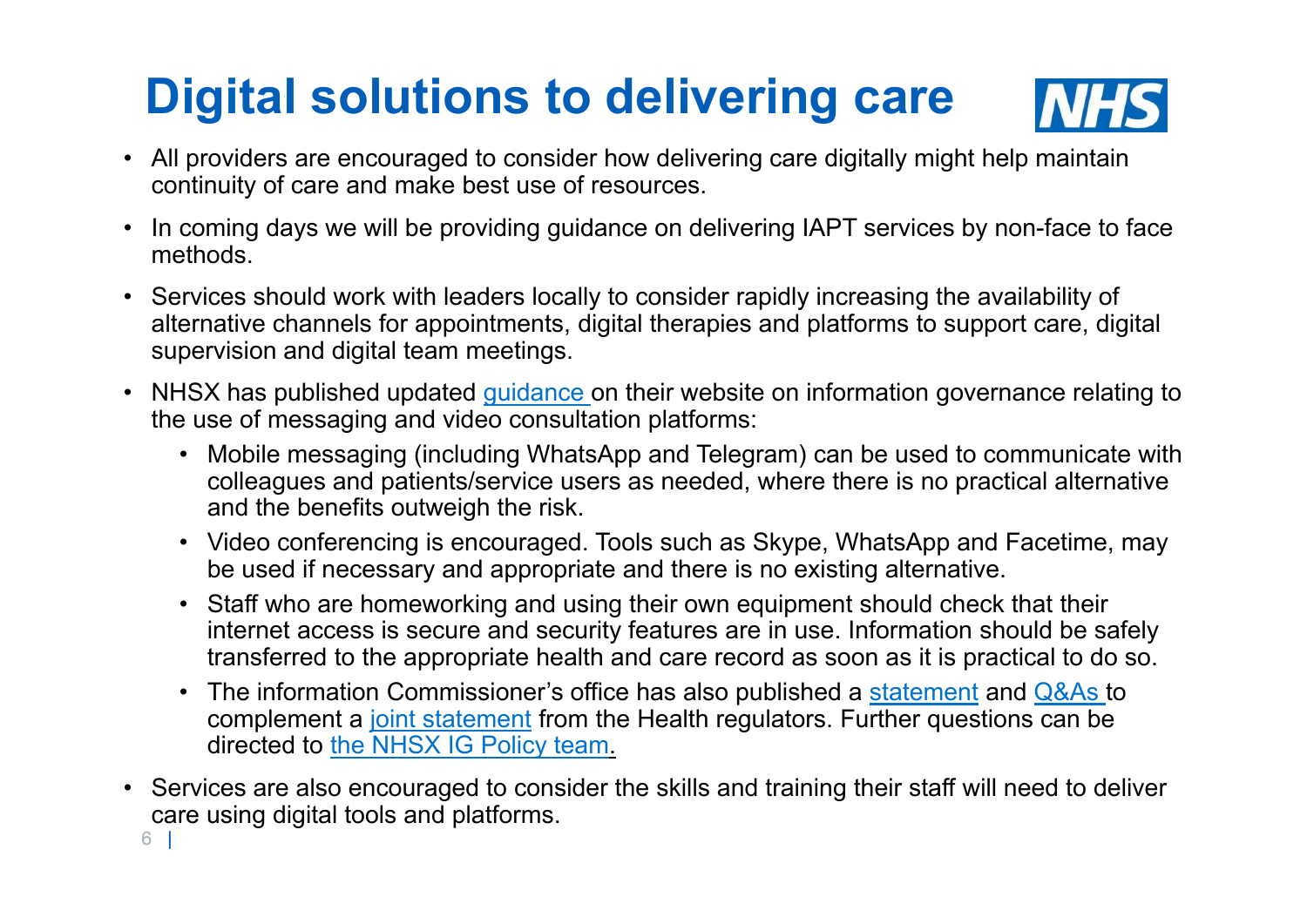# **Clinical considerations**



- Services may want to develop plans for dealing with a surge in demand, linked to Covid-19 related concerns. For example, having a dedicated information page on their website with simple advice for those who are anxious or self isolating. Perhaps manning a dedicated call line.
- Make sure clear and robust care pathways are in place with links to the wider healthcare system.
- Look after staff ensure regular, virtual, team meetings and clinical supervision sessions continue. Consider if more flexible working can be put in place for staff with family or personal constraints during core hours. Patients will also benefit from this.
- For IAPT staff, feeling under pressure is a possible experience for you and many of your health worker colleagues. It is quite normal to be feeling this way in the current situation. Stress and the feelings associated with it are by no means a reflection that you cannot do your job or that you are weak. Managing your mental health and psychosocial wellbeing during this time is as important as managing your physical health.
- 7 | • More guidance (including treatment adaptions for specific conditions such as PTSD, Social Anxiety, OCD, Health Anxiety, and Worry) will be provided through central communications. Ensure that you are linked into this and cascade information to the staff team so that everyone understands how the situation is being managed centrally and locally.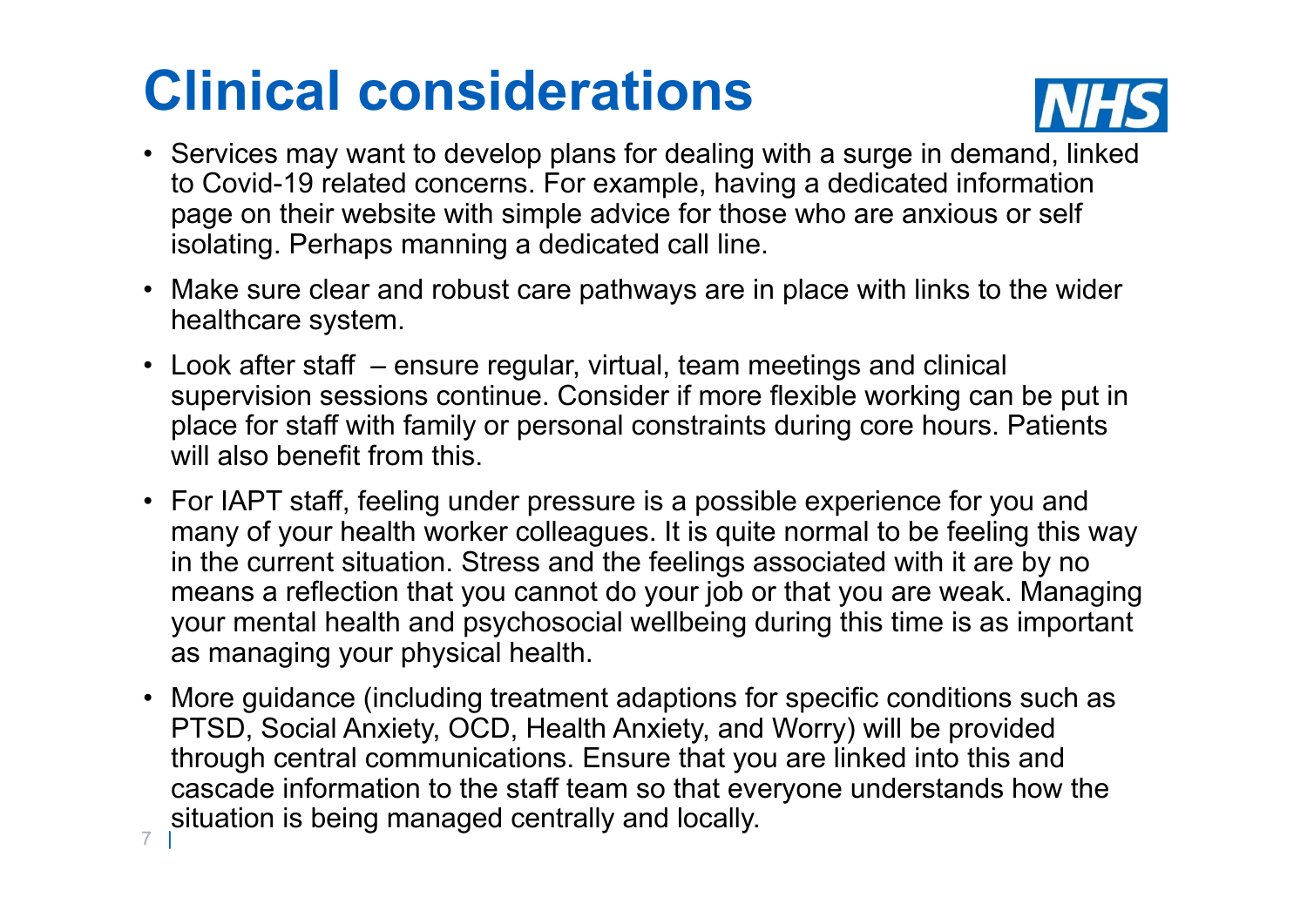### **Practical Advice for patients (1)NHS**

- • Coronavirus is dangerous. You need to follow government advice and take all necessary steps to minimize transmission and protect the vulnerable.
- BUT don't spend all your time checking your phone, watching, reading or listening to news for updates. That just generates anxiety and worry. Try to limit yourself to seeking updates at planned times, once or twice a day.
- Use Trusted websites, such as "Coronavirus (COVID-19): UK government response", "WHO" and "NHS UK" . There is some fake news on social media. Get facts, not rumours.
- • Keep active and make plans for your day, so you aren't just dwelling on COVID-19. You may be working from home or otherwise living differently. But keep regular routines and schedules as much as possible. Give yourself breaks and rewards. Consider creating new routines for your different circumstances. If you find you have more time than usual, use it for things you find meaningful. Maybe read that book or watch a film you wanted to get into. Assemble photos, call friends, catch up with some chores, etc.
- Become MORE socially connected. We have to physically distance ourselves from others, but we are social beings. Compensate by reaching out to friends and colleagues using social media, phone calls, facetime, skype, zoom etc. This will combat the loneliness we can feel when physically isolated. Create regular ways of linking with your work colleagues even if you are all working form home. Consider creating a WhatApp, Slack or other social media group.
- Be kind to others. Kindness is a double blessing. It makes the person who receives a kind act feel better and it makes you feel better for doing it.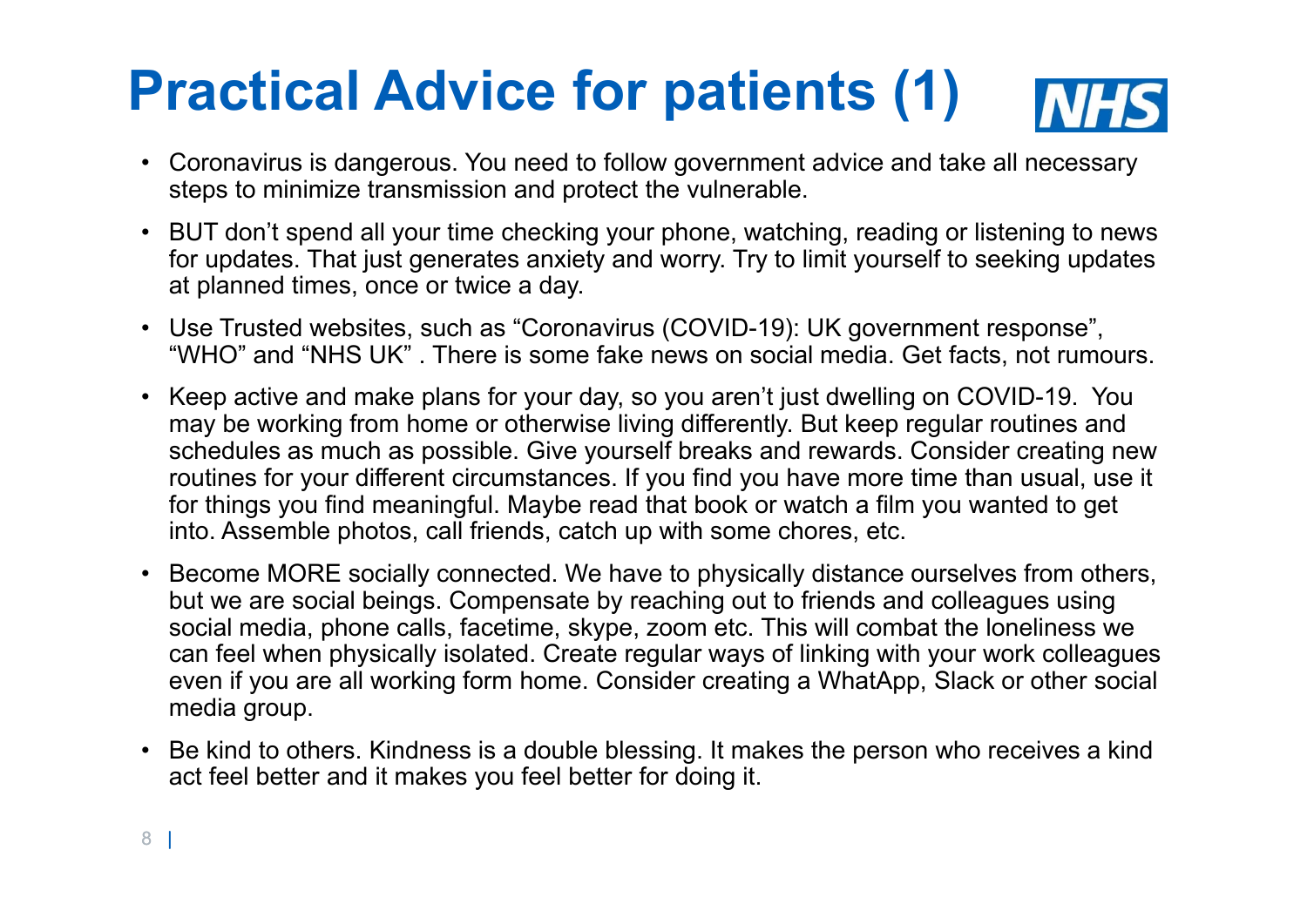#### **Practical Advice for patients (2)INHS**

- Don't inflate the risk feeling anxious at times like this are perfectly normal. Anxiety can lead to physical symptoms, such as shortness of breath, that can make us worry that we have the virus, but this may not be the case.
- Use your past coping skills, or tools you have previously learned. No matter what the focus of one's anxiety, using what's worked in the past to help manage those feelings is usually a good place to start.
- Look after yourself. Get plenty of sleep, eat regularly, moderate alcohol intake, exercise (but avoid gyms and crowded places). Walks in parks, go into your garden (if you have one), cycle etc. All this helps your immune system and mood.

Many websites have useful advice and mental health tips. These include

Anxiety UK https://www.anxietyuk.org.uk/blog/health-and-other-forms-of-anxiety-andcoronavirus/

OCD-UK https://www.ocduk.org/ocd-and-coronavirus-top-tips/

Every Mind Matters https://www.nhs.uk/oneyou/every-mind-matters/

World Health Organization https://www.who.int/docs/defaultsource/coronaviruse/mental-health-considerations.pdf?sfvrsn=6d3578af\_8

BABCP Covid-19 Anxiety Blog http://letstalkaboutcbt.libsyn.com/coping-withanxiety-about-coronavirus

9 |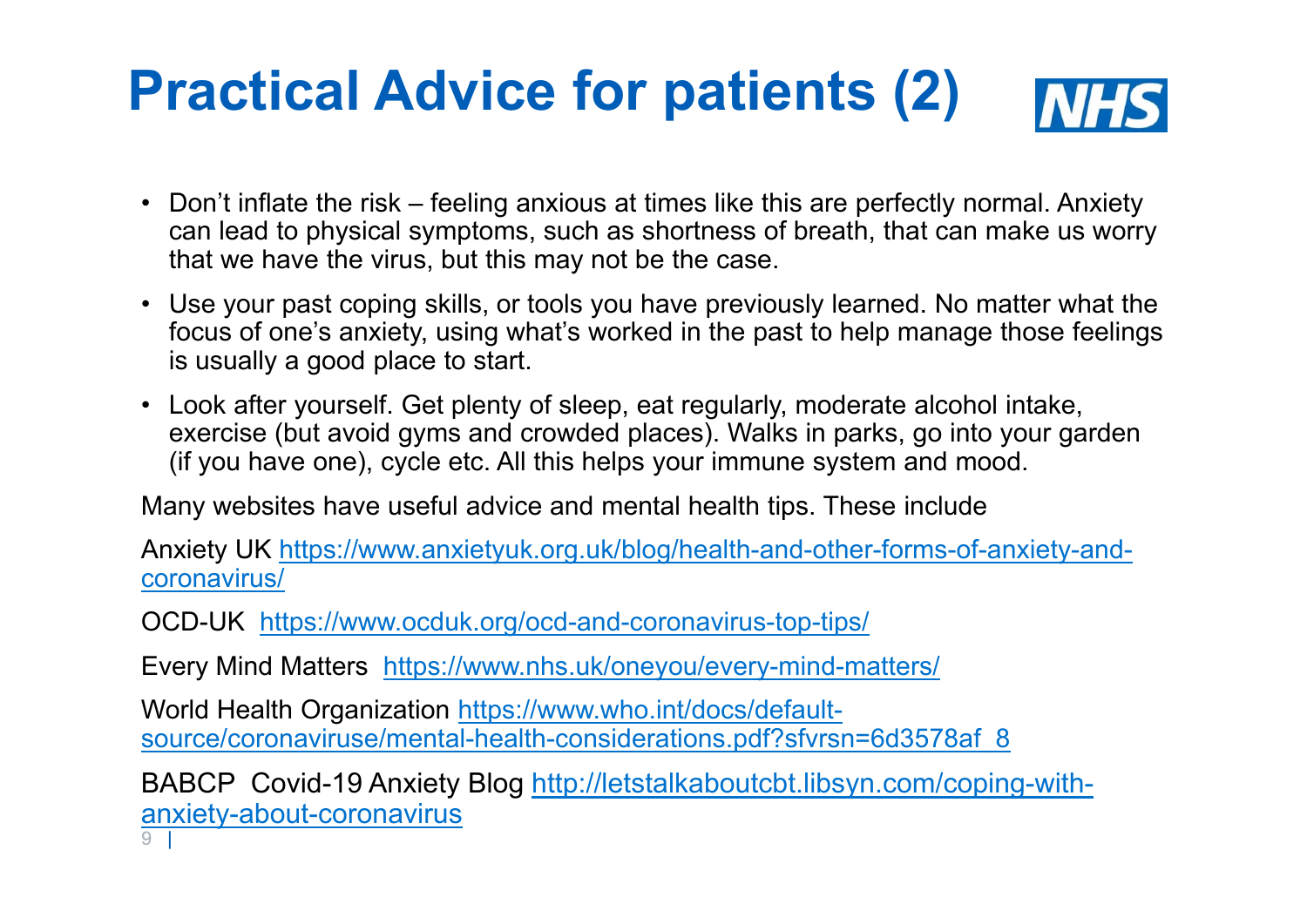# **Delivery of IAPT training (1)**



#### **Current HIT and PWP Trainees**

- We will need the capacity that our current trainees will bring to services later in the year. A cohort of 20 PWPs will see 10,000 patients
- We are working across HEE, with university course directors, and course accrediting bodies to support trainees to complete their training as planned.
- Most HIT and PWP courses are now at an advanced stage in switching training to digital delivery including streaming lectures including assessment of competence via interactive platforms. If any courses are struggling we can connect them with others.
- Trainees should be enabled to deliver therapy digitally, just like qualified staff
- Trainees will need extra support from courses and services at this time. We have asked courses to include training on delivering therapy and interventions digitally and by telephone as part of the current training.
- The course accrediting bodies (BABCP and BPS) have issued guidance that they will apply flexibility and work with courses as they change. Trainees will still need to achieve competence, but methods of delivery will change.

BABCP - https://www.babcp.com/Therapists/Remote-Therapy-Provision.aspx BPS - https://www.bps.org.uk/sites/www.bps.org.uk/files/Policy/Policy - Files/Effective therapy via video - top tips.pdf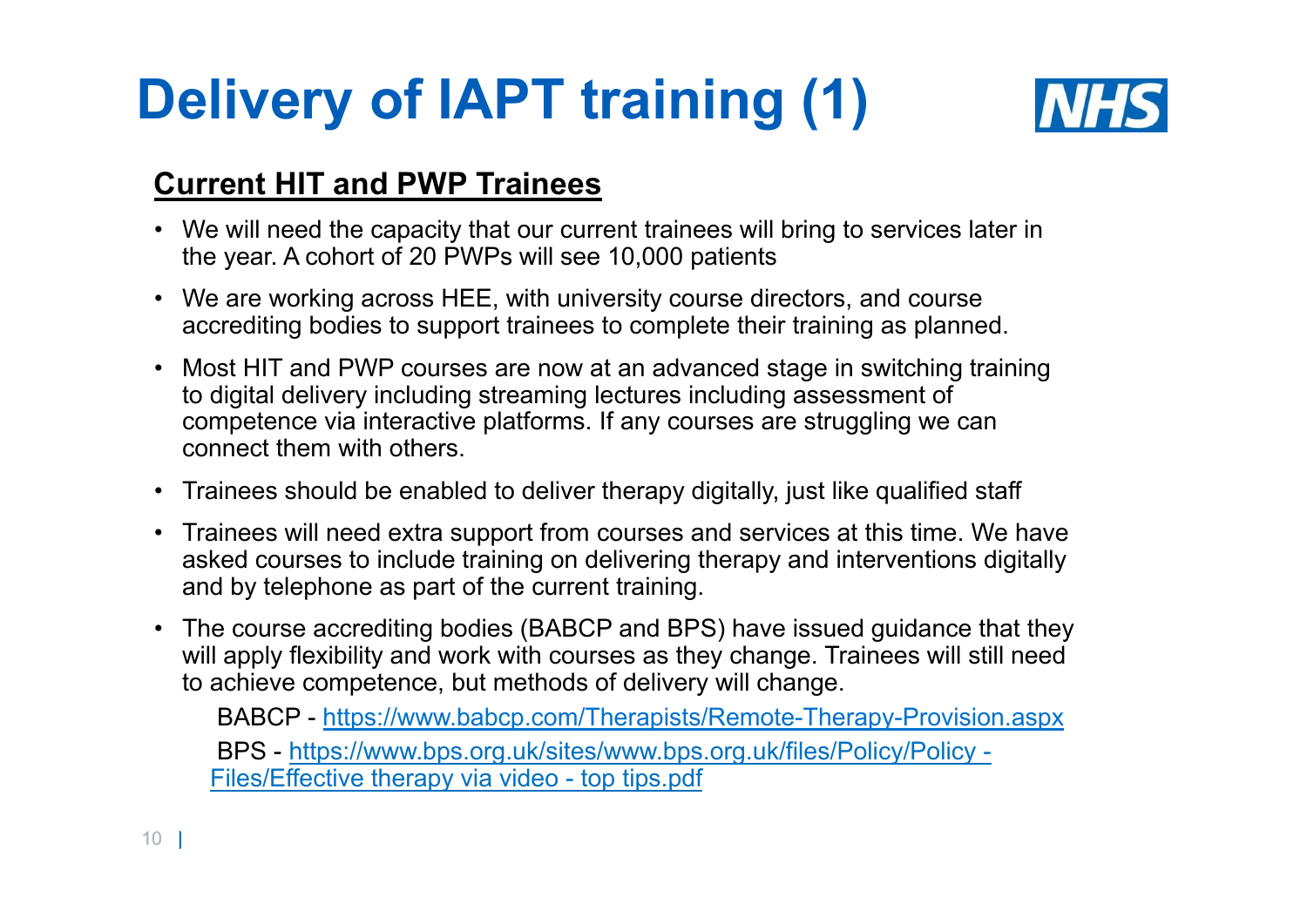# **Delivery of IAPT training (2)**



#### **Current HIT and PWP Trainees**

- Current disruption may mean some trainees are delayed in completing. HEE will work to support HEIs where this leads to capacity pressures. Services should continue to employ these trainees to completion and beyond, after the 12 month period of salary support finishes.
- HEE will support people to complete programmes should they have to interrupt and or extend
- Some have been concerned about trainees learning to deliver PTSD treatment through digital platforms. Clinical experts in trauma-focused PTSD from the Oxford Centre for Anxiety Disorders and Trauma have confirmed that the treatment can be delivered successfully by remote means. The challenges of teaching trainees to do this are outweighed by the need to ensure we have sufficient therapists to treat PTSD during the next year. We will therefore go ahead as planned and require a PTSD training case in the current cohort, in order to enable this. An expert group will produce a training video and resource pack to support courses with this implementation.
- HEIs (Higher Education Institutions) are establishing a collaboration platform to share best practice on course delivery in this period of change.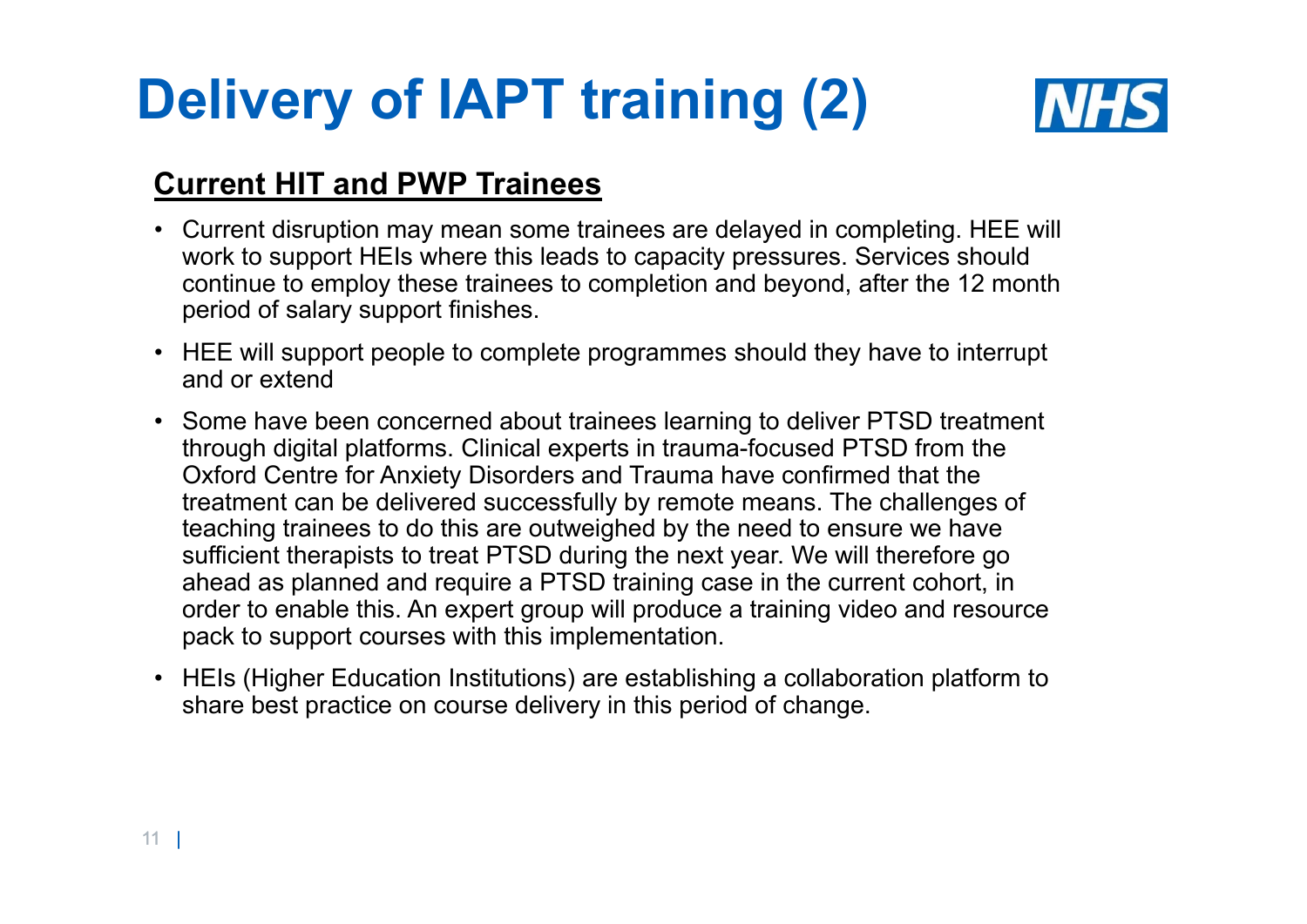## **Delivery of IAPT training (3)**



#### **Recruitment to next HIT and PWP cohorts**

• We are supporting HEIs to continue to recruit to their next cohorts, using digital platforms. We need to maintain the flow of new workforce to ensure that IAPT capacity is compromised as little as possible.

### **LTC Top-up and Modality Training**

- Understandably, some imminent courses have been delayed due to current disruption and pressure on services.
- We are asking HEIs to enable future delivery of these courses through digital platforms, and to teach digital delivery of the therapy.
- HEE will conduct demand mapping for modality training for the current year and courses will be commissioned as required to ensure choice of therapy continues.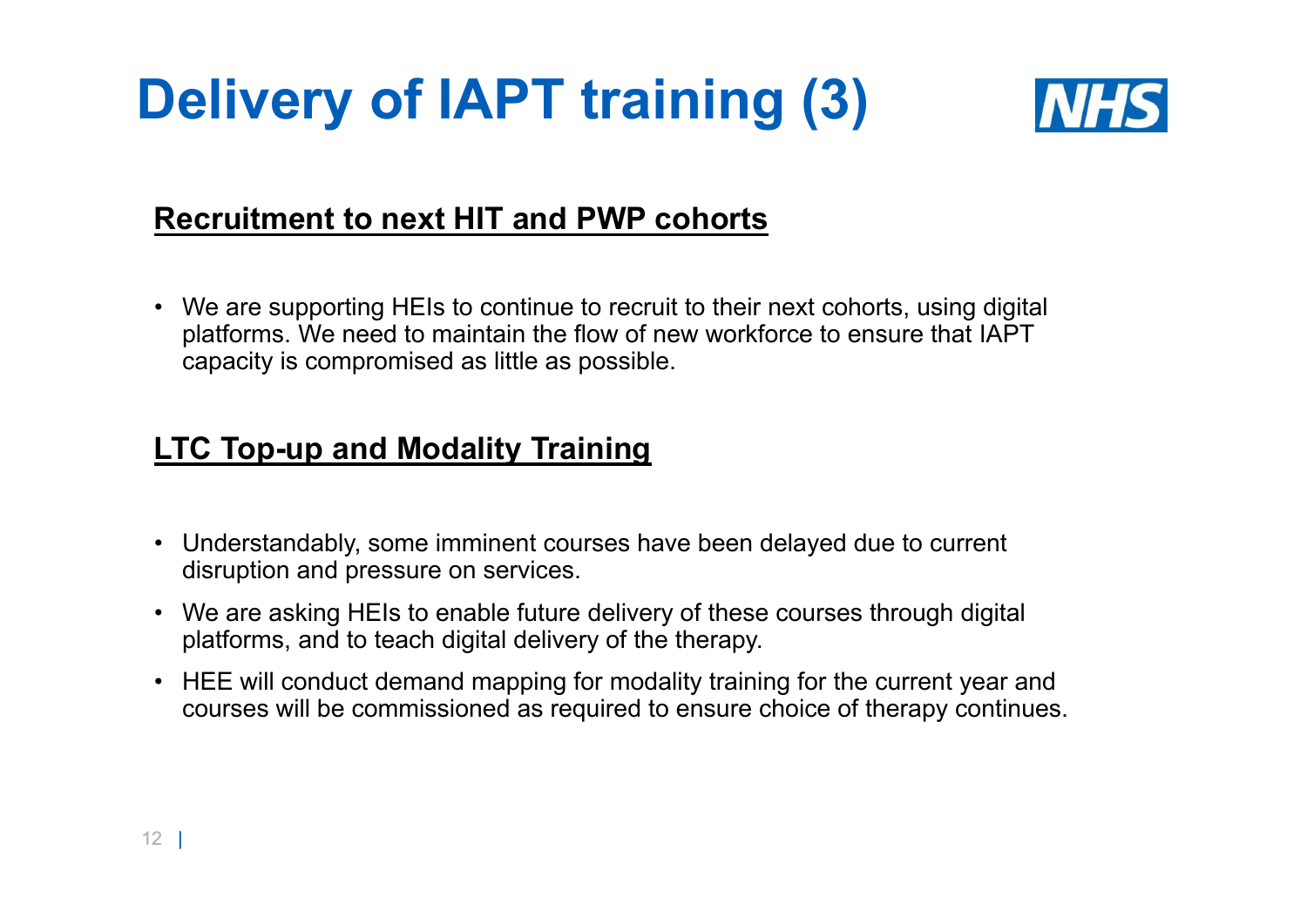## **National support and guidance resources**



- Please use the materials provided in the **Campaign Resource Centre** to display information in your premises, especially in your reception and waiting areas. Public Health England (PHE) is leading on clinical advice on COVID-19, and regularly publishes new advice for clinicians on management of potential cases, patient information and advice. You can find links to this on our coronavirus website: **england.nhs.uk/coronavirus/**
- Please make sure **patients, families and carers receive up-to-date information on COVID-19** and know what to do in case of suspected infection.
- In discussion with patients make sure they have:
	- up-to-date details of emergency contacts and key service contacts
	- access to information on coronavirus and advice on how to avoid catching or spreading the virus
	- information on what to do in case of suspected infection: use the NHS 111 online coronavirus service. Only call 111 if you cannot get help online.
- A new NHS Futures Collaboration platform has been set up to house all communications and guidance during the Covid-19 pandemic. Included here is specific guidance from the IAPT programme and the webinar slides will be available too. This can be accessed here :

https://future.nhs.uk/MHLDAcovid19/grouphome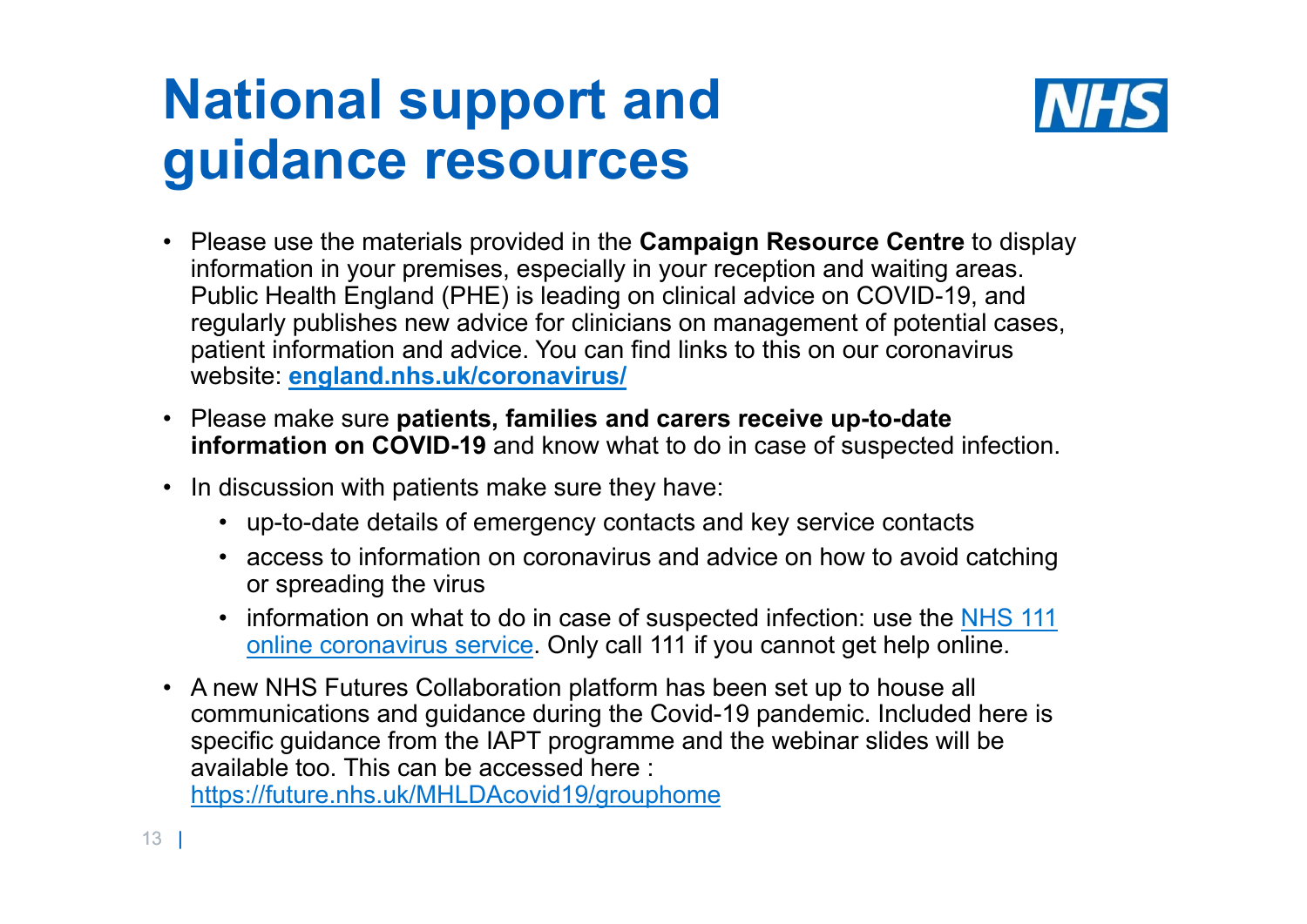## **Other resources available**



- "NotAPWPGuru" Telephone working skills (amongst other helpful resources) https://t.co/827YbuWxw4
- Mental Health Foundation <u>mentalhealth.org.uk/publications/l…</u>
- RCPsych https://www.rcpsych.ac.uk/about-us/responding-to-covid-19/guidancefor-psychiatrists-and-other-professionals-working-in-mental-health-settings- (covid-19)
- Resources for children or parents https://youngminds.org.uk/blog/what-to-do-ifyou-re-anxious-about-coronavirus/ and https://emergingminds.org.uk/wpcontent/uploads/2020/03/COVID19\_advice-for-parents-and-carers\_20.3\_.pdf
- Information about coronavirus in other languages (to give to patients) https://www.doctorsoftheworld.org.uk/coronavirus-information/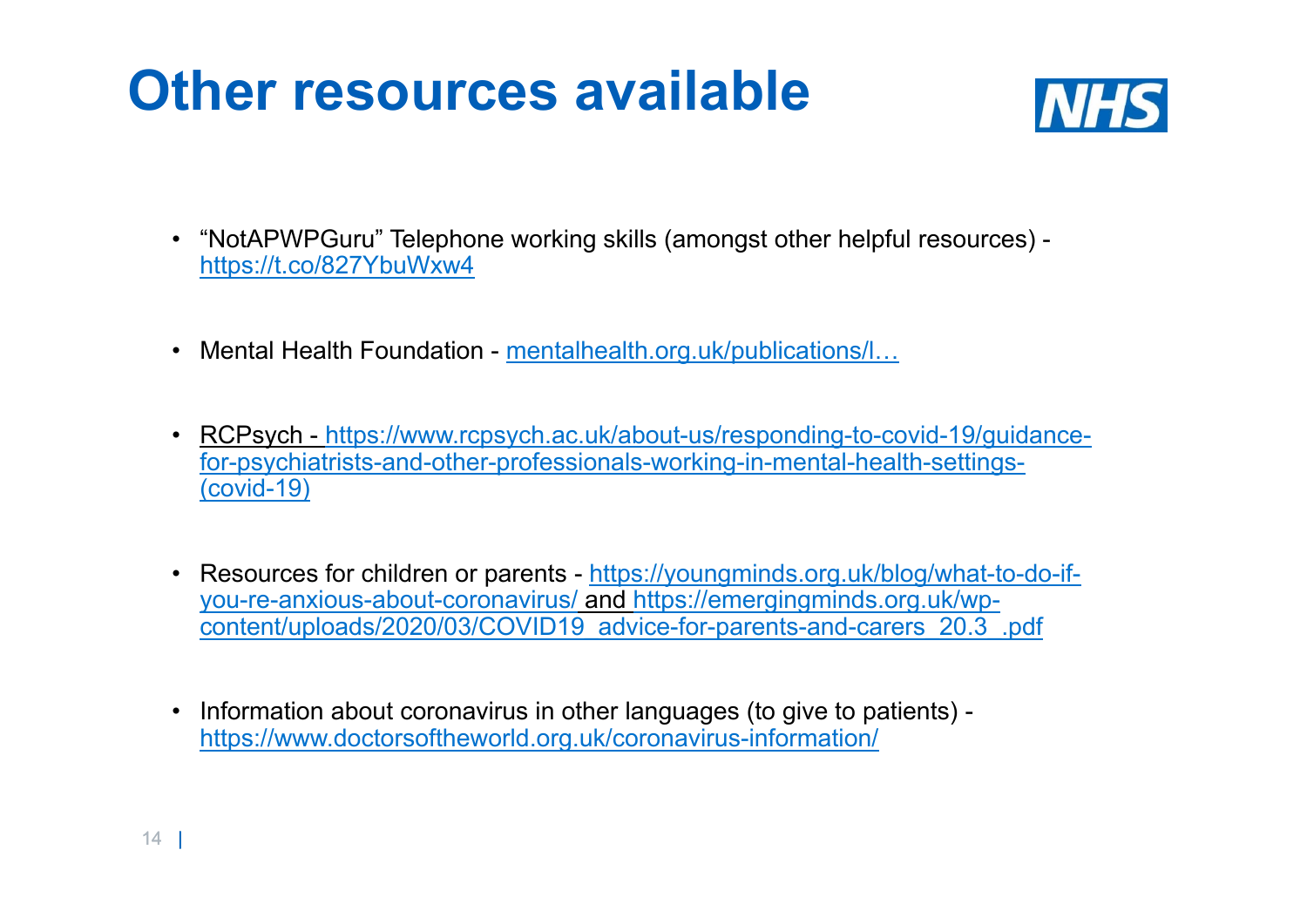

### Q&A

- Please use the CHAT function to ask us questions and provide comments/ input, and we will try to respond to them all.
- Alternatively, feel free to email us your questions/ comments at: england.mhldsincidentresponse@nhs.net